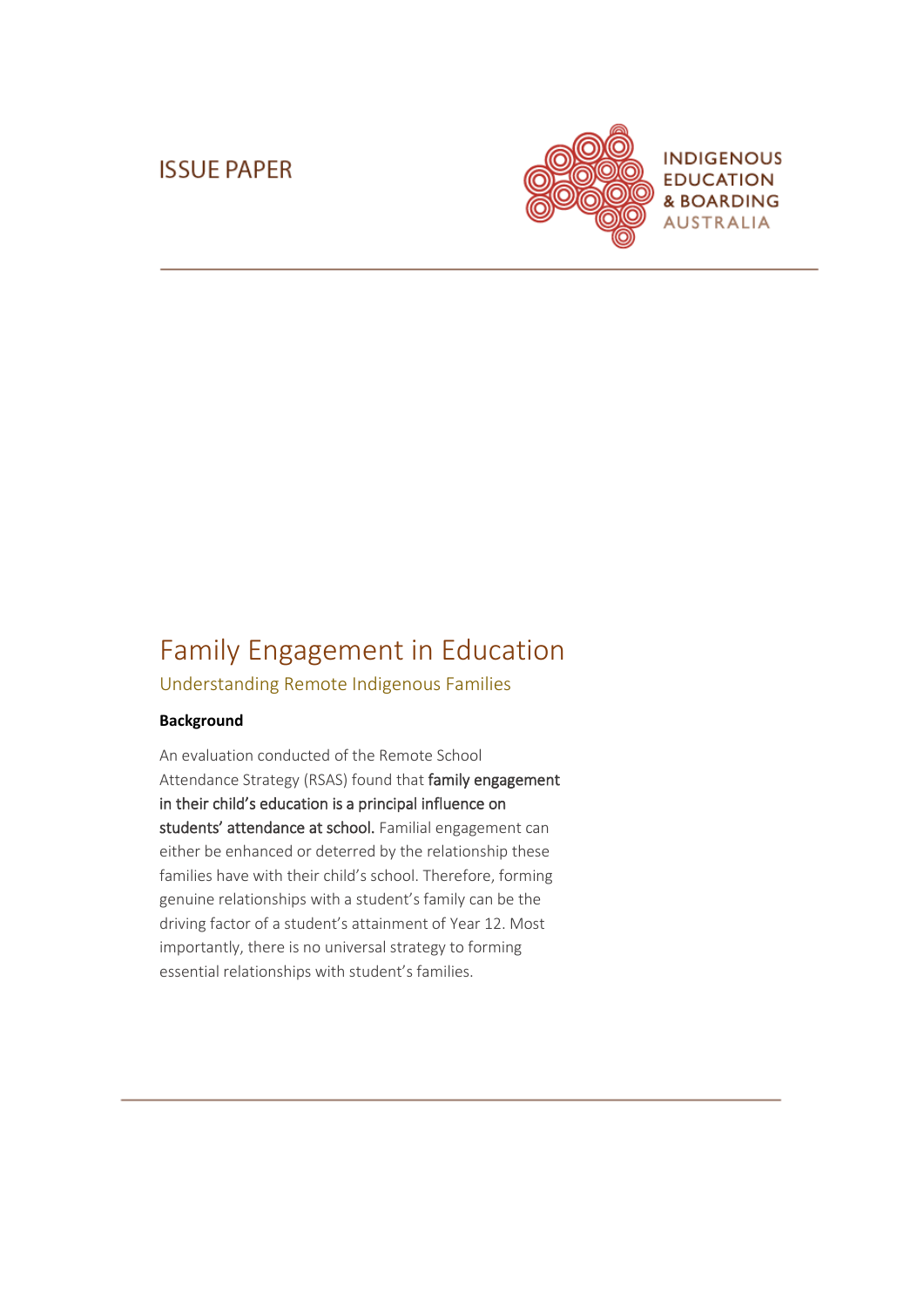## Family Engagement in Education

### Understanding Remote Indigenous Families

*"To improve school attendance it is important to understand that there are different families who will need, perceive and react to the help and support of programs… differently" (RSAS, 2018)*

### Overview

An evaluation study conducted of the Remote School Attendance Strategy (RSAS) found that family engagement in their child's education is a principal influence on students' attendance at school. Familial engagement can either be enhanced or deterred by the relationship these families have with their child's school. Therefore, forming genuine relationships with a student's family can be the driving factor of a student's attainment of Year 12. Most importantly, there is no universal strategy to forming essential relationships with student's families.

### Four Main Family Types

Each student's familial circumstances are unique and require specialised attention based on their distinct needs. Through a series of interviews, the evaluation identified four basic family types to help schools and service providers better understand the needs of student's families. These main family types are designed to be used as a guide to tailor support strategies to family's unique contexts, as well as foster genuine relationships that will benefit the child while they are at school. The four family types are:

- Committed Families
- Protective Families
- Unsure Families
- Disconnected Families.

Additionally, any of these families can experience Complex Life Events that requires specialised attention.

### About the RSAS Evaluation Report

In 2018, the RSAS published an evaluation report *"Understanding family perspectives of school attendance in remote communities: Evaluation of the remote school attendance strategy."* The report was intended to improve the Remote School Attendance Strategy program that is being used in Remote and Very Remote Communities to help raise school attendance rates. The research found that certain services can become enablers or barriers to families and the education system depending on their familial context. The information therefore presents a useful framework that can be used by all schools affiliated with educating students from Community.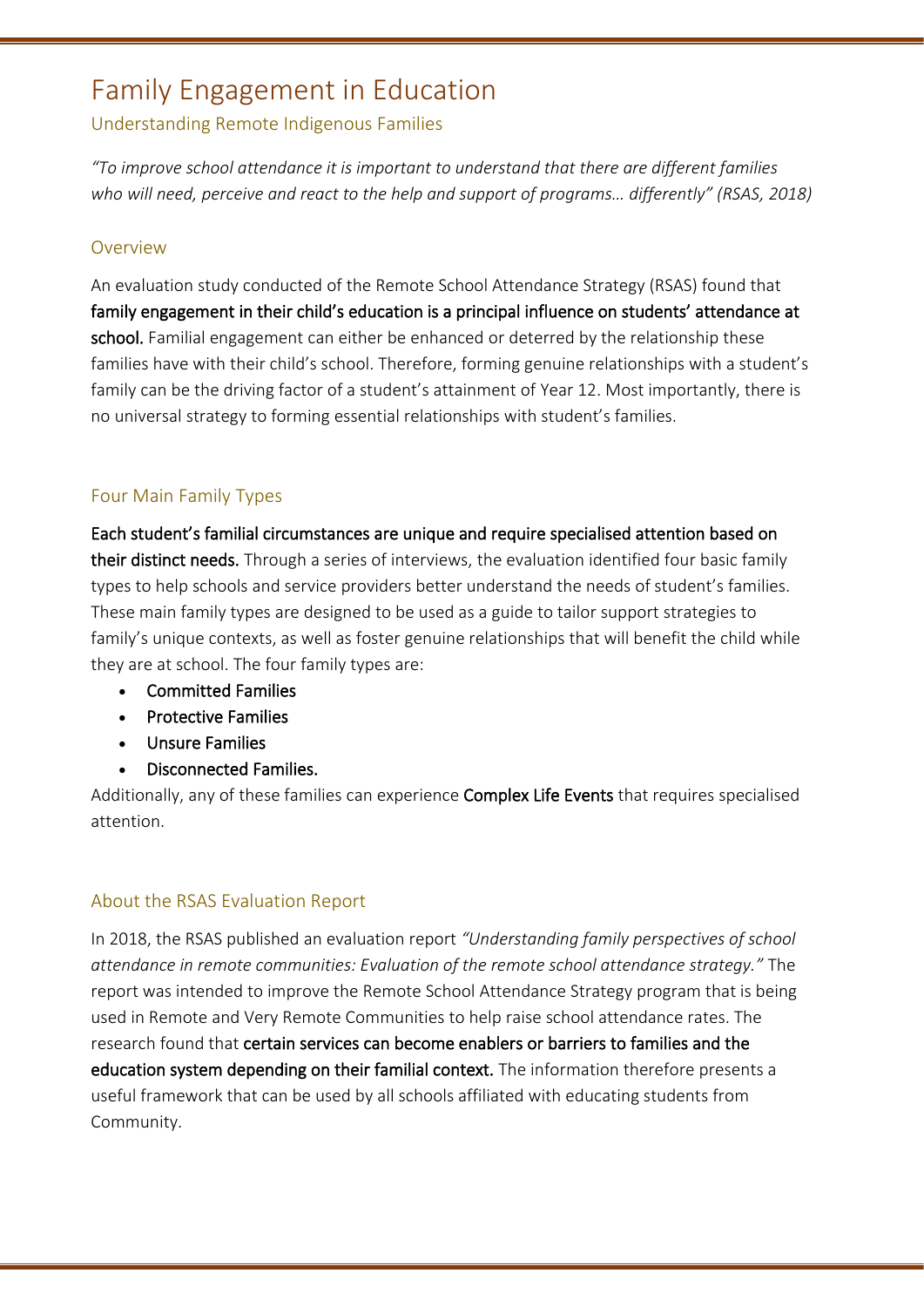# Committed Families

### Key concern: Their child's education and their autonomy as parents/ caregivers

Committed families have a generally positive attitude towards education as they believe it will provide better employment outcomes for their children. These families respond well to positive reinforcement but occasionally need practical support. They understand how the school system works and have good knowledge over what services are available to them and are confident in asking for help if required.

### Barriers

There are few to no barriers in Committed Family environments that might prevent their children from going to school. These families believe the school and their community to be a safe place. Education is normalised in their peer group and most parents take their kids to school before work. As such, insensitive conduct by schools and services can in and of themselves become barriers to Committed Families.

### Effective communication with Committed Families

Committed Families respond well to positive reinforcement and being kept up to date with their child's progress at school. They are receptive to clear information about available services and respond well to using these services at their own liberty.

### Ineffective communication with Committed Families

It is important not to undermine Committed Families by offering too much support. It is equally important not to shame Committed Families for their preferred way of life as this causes resentment towards services, ultimately impacting the student's relationship to the school. Committed Families want to be involved in their child's education so excluding them from activities and key events can negatively affect the parent's attitude towards the school and/or relevant services.

### Summary

It is important to positively reinforce Committed Families to continue their engagement with their child's education. Likewise, it is important not to undermine their parenting by imposing on them the availability of services.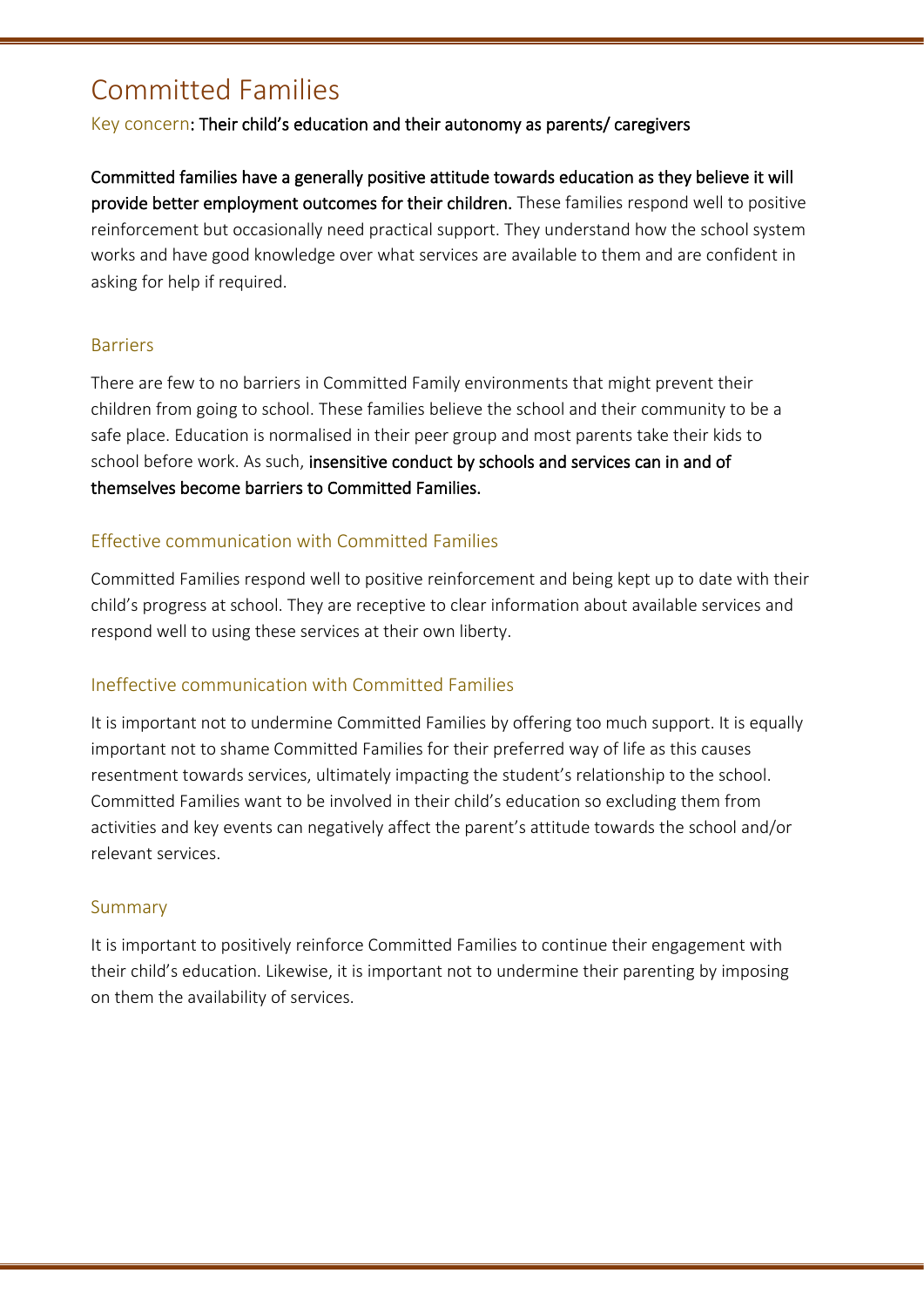## Protective Families

### Key concern: the safety of their children

### For Protective Families, it is more important to keep their child safe than to send them to

school. Generally, these families value education but fear that their children will be physically or emotionally bullied or are unsafe in the care of external services. If a parent perceives any threat to their child's safety, they will be unlikely to send them to school. As such, these families generally require assurance over the safety of their children.

### **Barriers**

Protective Families have a fundamental mistrust in services' ability to protect their children.

### Effective communication with Protective Families

Protective Families are more likely to send their children to school if they are sure their children will be happy and safe when on school premises. With the help of genuine relationships and the right services, Protective Families can become Committed Families once the threat to their child's safety is removed, both real and perceived. Genuine relationships with teachers and school staff play an important role in soothing the anxieties of Protective Families. Building these relationships requires careful communication over the wellbeing of their children and, where possible, inviting Protective Families onto the premise of the school can reduce these fears.

Protective Families respond well to external advocates (such as respected community members and Elders) for school's safety mechanisms. Likewise, it is important for Protective Families to see their child happy and having fun at school, whether this is done through photos or storytelling.

### Ineffective communication with Protective Families

Protective Families need to have their concerns validated. Dismissing their concerns can create mistrust and eventual disengagement between the family and schools. Instead, their fears must be addressed to help foster the trust that is essential to forming genuine relationships. It is also important for education providers to be transparent about how their child is doing in school. Receiving false information, such as being told their child is safe from bullying but their child is coming home from school sad and unhappy, is also damaging to the relationship between Protective Families and schools.

### Summary

Fostering a genuine relationship with Protective Families will create the trust that is needed to keep their children happy in school.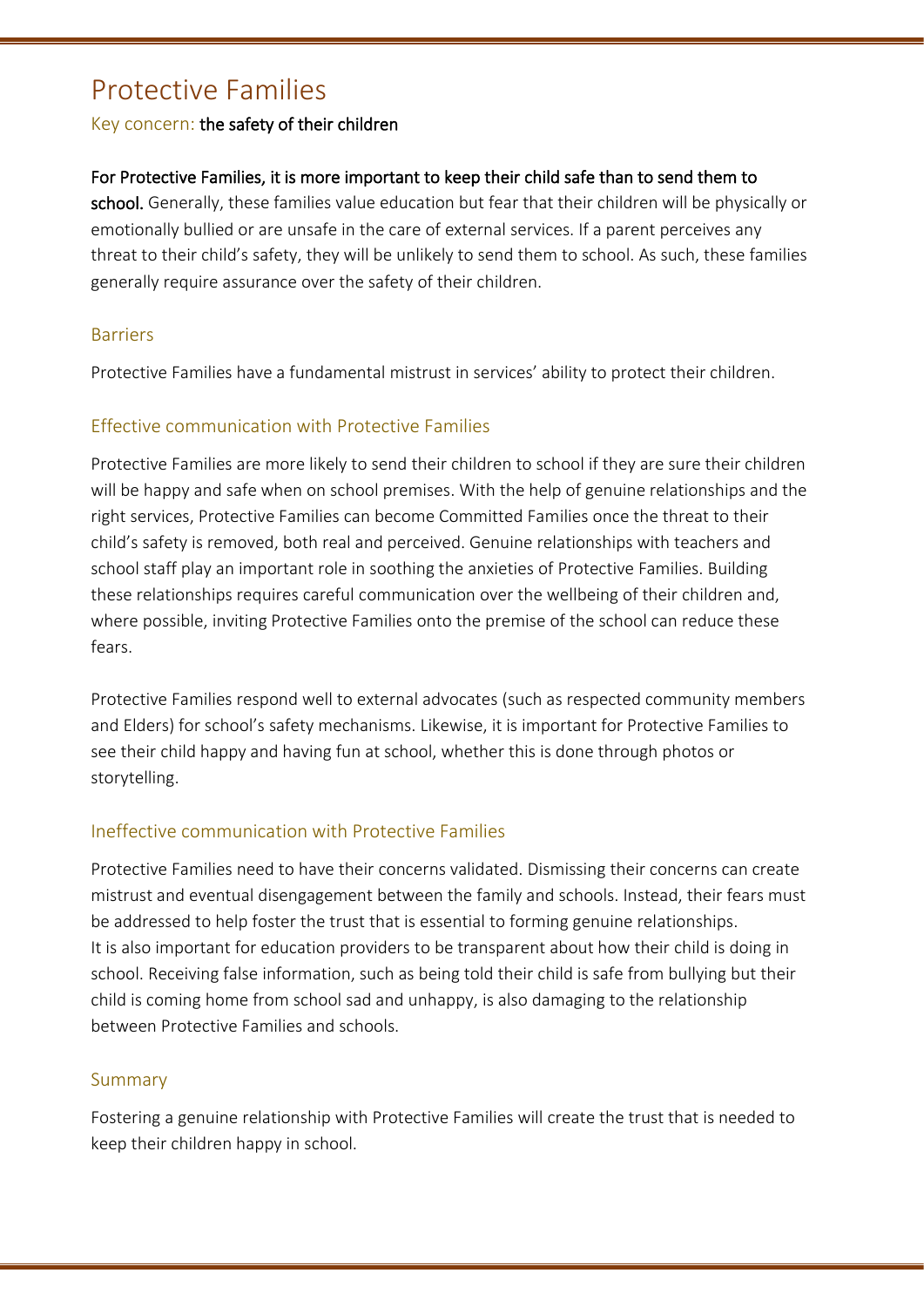# Unsure Families

Key concern: mainstream education does not guarantee cultural safety

Unsure Families are apprehensive about the value of mainstream education as these families prioritise the importance of traditional ways of life, both for the wellbeing of their child and for the wellbeing of their communities. From the perspective of Unsure Families, mainstream education is unlikely to lead to jobs in the community. Family members are unlikely to have received formal schooling themselves. As a result, the education system is foreign and complex. Children of Unsure Families may be under the regular care of kin rather than their parents.

### Barriers

Unsure Families don't necessarily oppose mainstream education but they distrust its deliverance on cultural safety, believing it does not value or will actively undermine traditional ways of life.

### Effective communication with Unsure Families

For Unsure Families, earning trust, respect and developing rapport is paramount to forming genuine relationships that will support their child in school. These families respond positively to community role models and Elders. Therefore, Unsure Families are likely to engage best with staff members who exercise strong cultural competency or demonstrate cultural safety at the school. This includes exercising skills such as patience and non-judgemental listening. Unsure Families are more likely to engage in the school if the curriculum also reflects traditional Indigenous Values. It can be beneficial to show examples of local people who have used education to develop job aspirations. However, it is also important for communication to be framed in a way that ensures the families feel supported in their ways of life, rather than having foreign ideals imposed on them.

### Ineffective communication with Unsure Families

It is especially important to not tell Unsure Families what to do. When school staff communicate in any way that can be perceived as threatening (such as aggressive or disrespectful communication or displaying judgement), Unsure Families are less likely to support their child's mainstream education. Staff must not be dismissive of the value Unsure Families place on traditional ways of life when communicating with Unsure Families. Doing so will create conflict and can result in a loss of respect for school services and the rejection of mainstream education, leading to the end of child's schooling.

### Summary

Due to the fact that these families are unconvinced about the value of mainstream education, respectful and patient communication can help these families trust in the schools to educate their child without threatening their traditional ways of life. Employing school staff with strong cultural competency will make it easier for Unsure Families to engage with their child's school.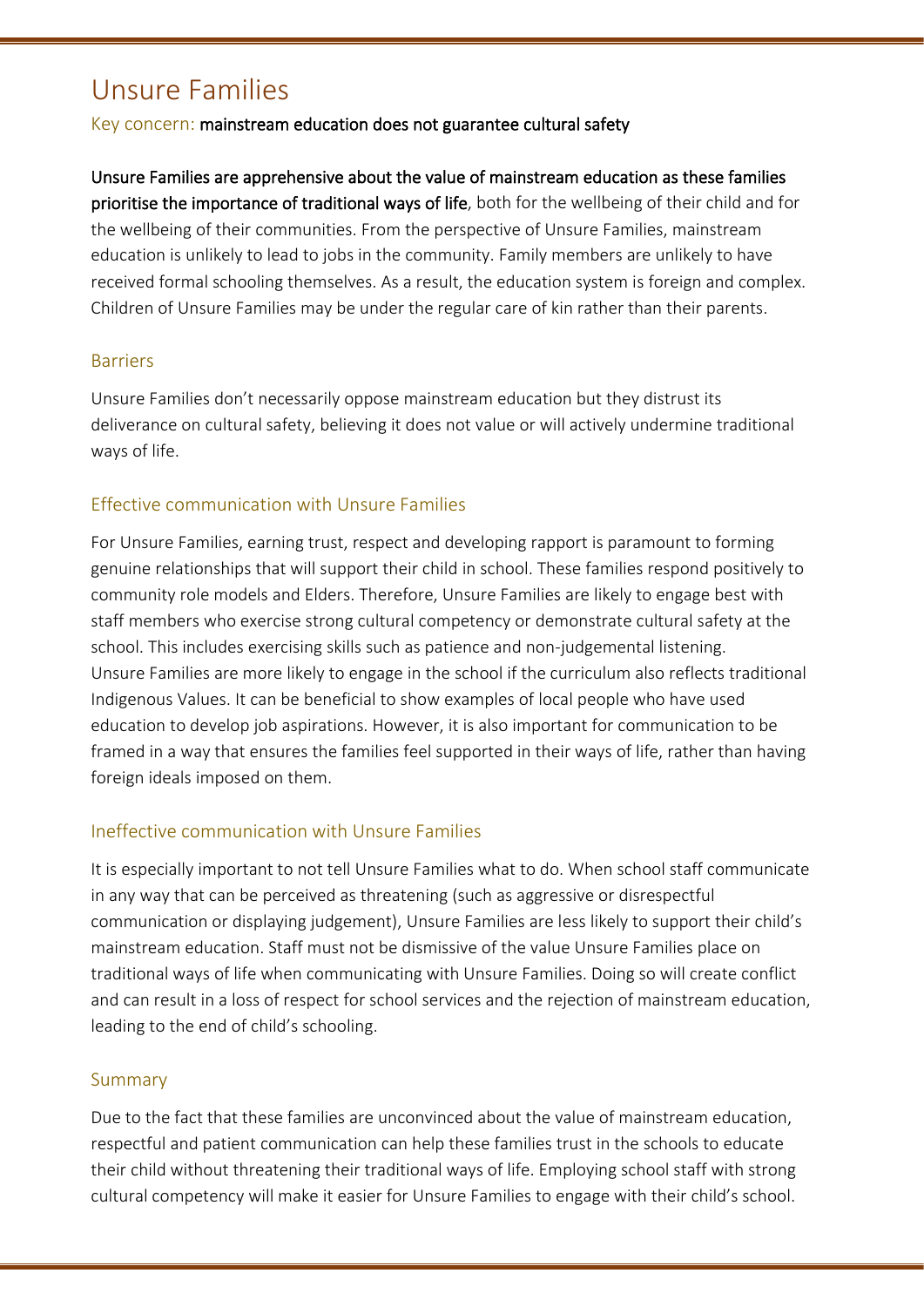# Disconnected Families

### Key concern: overcoming external and internal barriers, the risk of feeling shame

Disconnected Families generally support education as important for their child but face significant barriers that can prevent them from sending their child to school. Disconnected Families can become Committed families if they have received the right kind of support and understanding.

These families tend to feel isolated and alone and are unlikely to ask for help from services as a means to avoid conflict, or because they feel ashamed. These families can be unsure of how the schooling system operates and are uncertain of how they/their children might fit into that foreign environment.

### **Barriers**

Disconnected Families may have significant barriers in their environment. These include:

- Living out of town
- Lack of accessible transport
- Inability to access the services that will connect them with their child in boarding school.
- Avoidant tendencies due to the risk of feeling shame
- Social barriers that prevent them from being involved in the broader community.

### Effective communication with Disconnected Families

Supporting Disconnected Families to understand how the school system operates and the benefits of school services is more likely to improve engagement with their child's education. This can be done by taking the time to introduce teachers and school staff to Disconnected Family members and explaining how things work to familiarise them with the foreign environment. It can also reduce fear around the unknown and empower families in their decision to send their child to school.

Warm and non-judgemental communication builds mutually respectful relationships that will likely increase the family's willingness to engage in their child's education. This can also increase receptivity to what the school and its services have to offer.

### Ineffective communication with Disconnected Families

Disconnected Families also have a high level of fear around being shamed. Conversely, these families are sensitive to being left out. Isolated families in particular can feel as though they are being ignored, threatened or judged and are therefore prone to resentment. Establishing a trusting relationship with these families can help soothe such anxieties.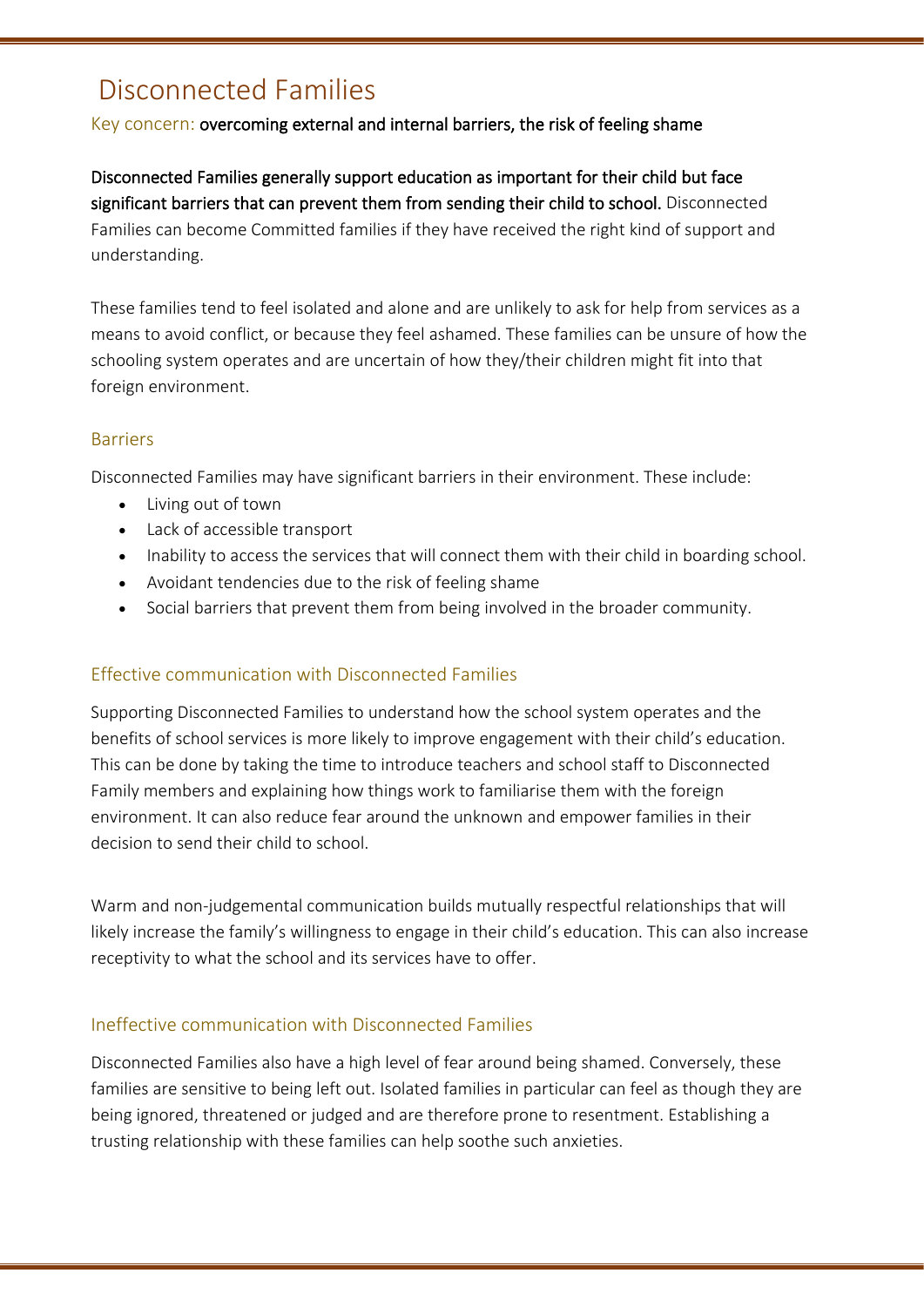Forcing engagement with them, on the other hand, will create more mistrust and apprehension. Once this relationship has been established, removing the ambiguities in their child's education can be beneficial for Disconnected Families. This can be done by providing families with clear information about how they can access school services to avoid them feeling ashamed or embarrassed. Disconnected Families are unlikely to reach out unless a trusting relationship has been built first.

### Summary

Understanding the barriers that each Disconnected Family faces is key to building genuine relationships with them. This is most effectively done through careful and non-judgemental communication.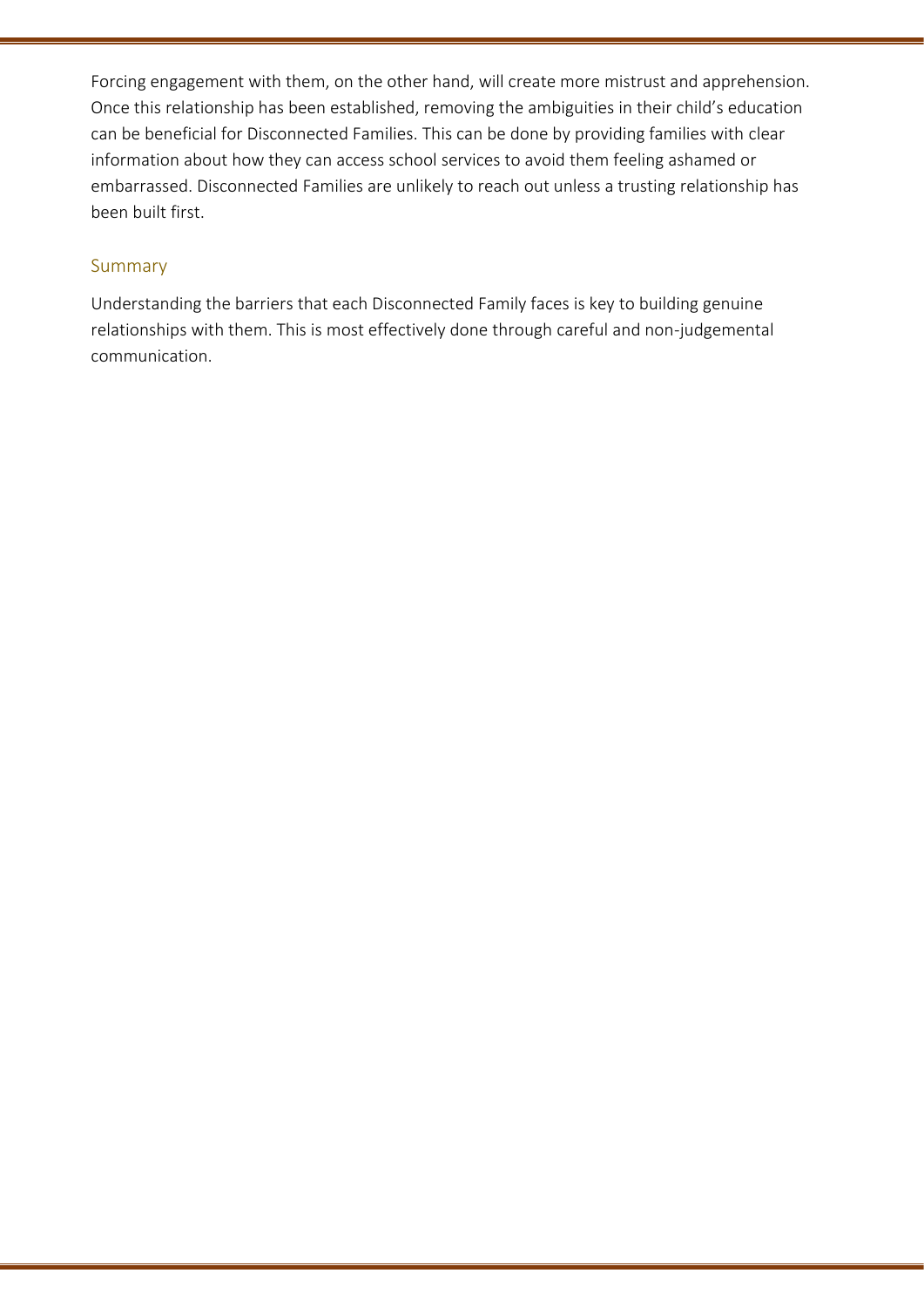# Complex Life Events

### Key concern: tending to Complex Life Events often takes priority over education

#### Overview

In addition to the aforementioned familial contexts, families can experience Complex Life Events that may interfere with their connection to their child's education. Families who feel overwhelmed are unlikely to send their children to school or connect with their child's boarding education facilities. Complex Life factors can include substance abuse, homelessness, domestic violence, anti-social issues, financial difficulties, family problems, child behaviour, physical and mental health and overcrowding. Complex Life Events require attention and interventions from a variety of support services. Schools can therefore act as a referral service to connect families with the help they need.

### Effective communication with families experiencing Complex Life Events

Communicating with families who are undergoing Complex Life Events is best done in a friendly and empathetic manner. Asking lots of open questions to understand what is going on will help these families feel supported. They will be more likely to take advice if they feel heard. Most families are also heavily influenced by authority figures who can offer them practical advice without making them feel ashamed. Early interventions are important because the longer the Complex Life Events grow, the less likely families are to seek help.

### Ineffective communication with families experiencing Complex Life Events

Families who are feeling shame will often avoid situations where they may feel embarrassed or be forced to talk about their issues. Likewise, Families experiencing Complex Life Events are likely to avoid interacting with any service that might judge them or be rude or agnostic towards them in their situation. These families may also be dealing with a high level of shame which worsens their situation by perpetuating anti-social behaviour.

#### In summary

It is imperative to not shame or tell-off families who are experiencing Complex Life Events. Rather, actively listening to their situation to then offer relative services that may be of use to them is a more effective way to help these families.